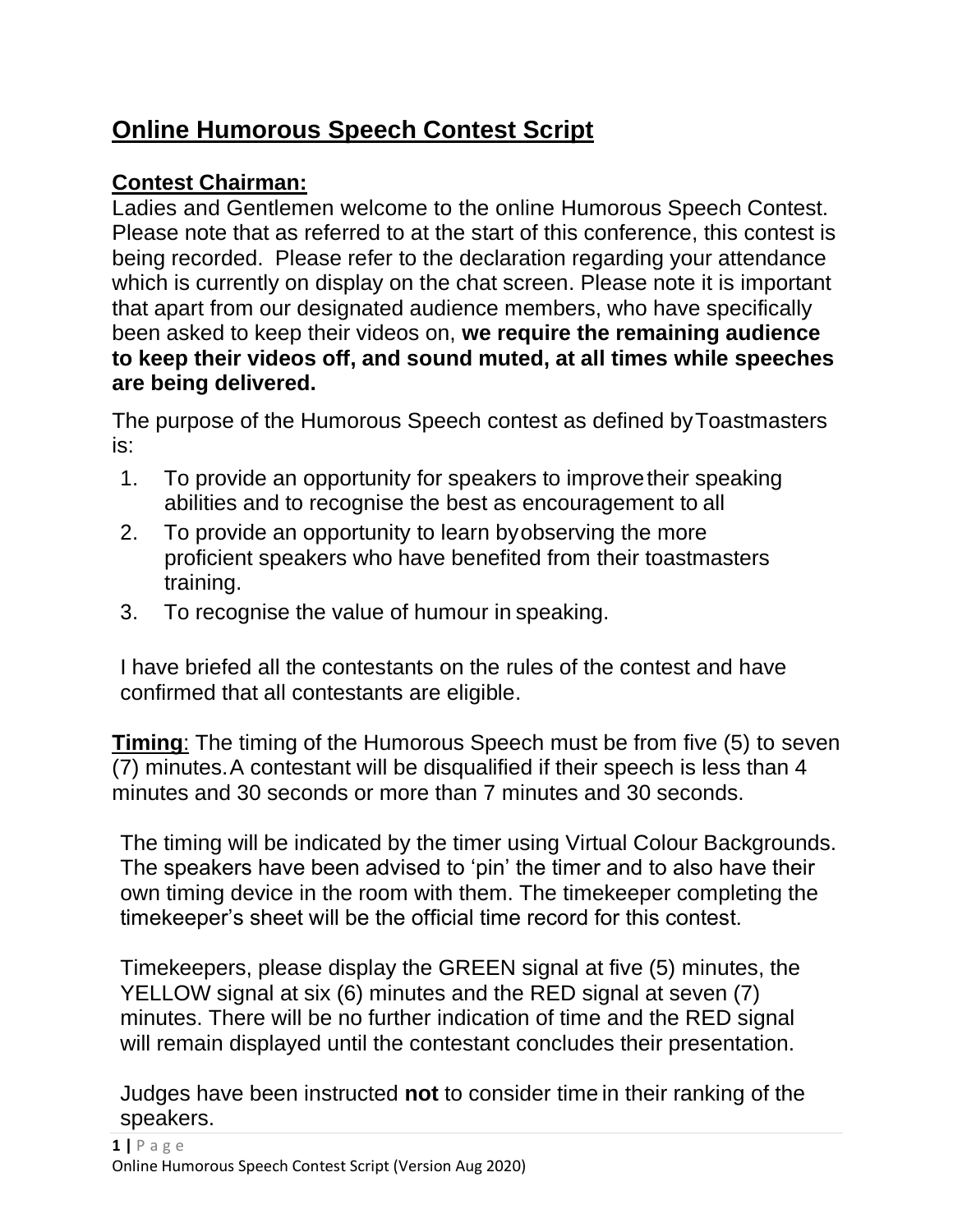Timing will begin with the contestants first definite verbal or nonverbal communication with the audience. This usually starts with the first word uttered by the contestant, but would include any other communication such as sound effects, a staged act by another person, etc.

The speaker should begin speaking within a short time of arriving at the speaking area and is not permitted to delay the contest unnecessarily.

If a contestant's internet drops during the contest, either the Chief Judge or Contest Chair can stop the contest to allow the contestant to re connect and we will wait five minutes for the contestant to establish a reconnection. Once reconnected, the contestant will start from where he or she dropped off – the contestant may ask the Contest Chair to advise of his or her last sentence prior to the internet dropping. The contestant will have an extra 30 seconds added to their time to compensate for this.

There will be one minute of silence betweenspeakers so the judges may complete their forms. A red virtual background will be displayed once a minute has passed.

Once the last contestant has finished speaking, the judges will be asked to turn off the volume on their sound so that they may complete their deliberations. We will then proceed with contestant interviews. The tally counters and Chief Judge will move to a breakout room or another platform to tally the judges' ballots.

Chief Judge, please confirm that all judgeshave been briefed and are qualified to judge this contest. There is also a secret tie breaker judge known only by the Chief Judge.

The judges have been requested to not take the impact of speaking online, such as lighting and sound quality into consideration.

Protests are limited to eligibility, originality, and reference to another contestant's speech and must be lodged by voting judges and / contestants. Any protest must be lodged with the Chief Judge and or / Contest Chair prior to the announcement of the winner(s) and alternative(s)

The Contestants and Judges have been provided with the Chief Judge and Contest Chairs contact details for this purpose.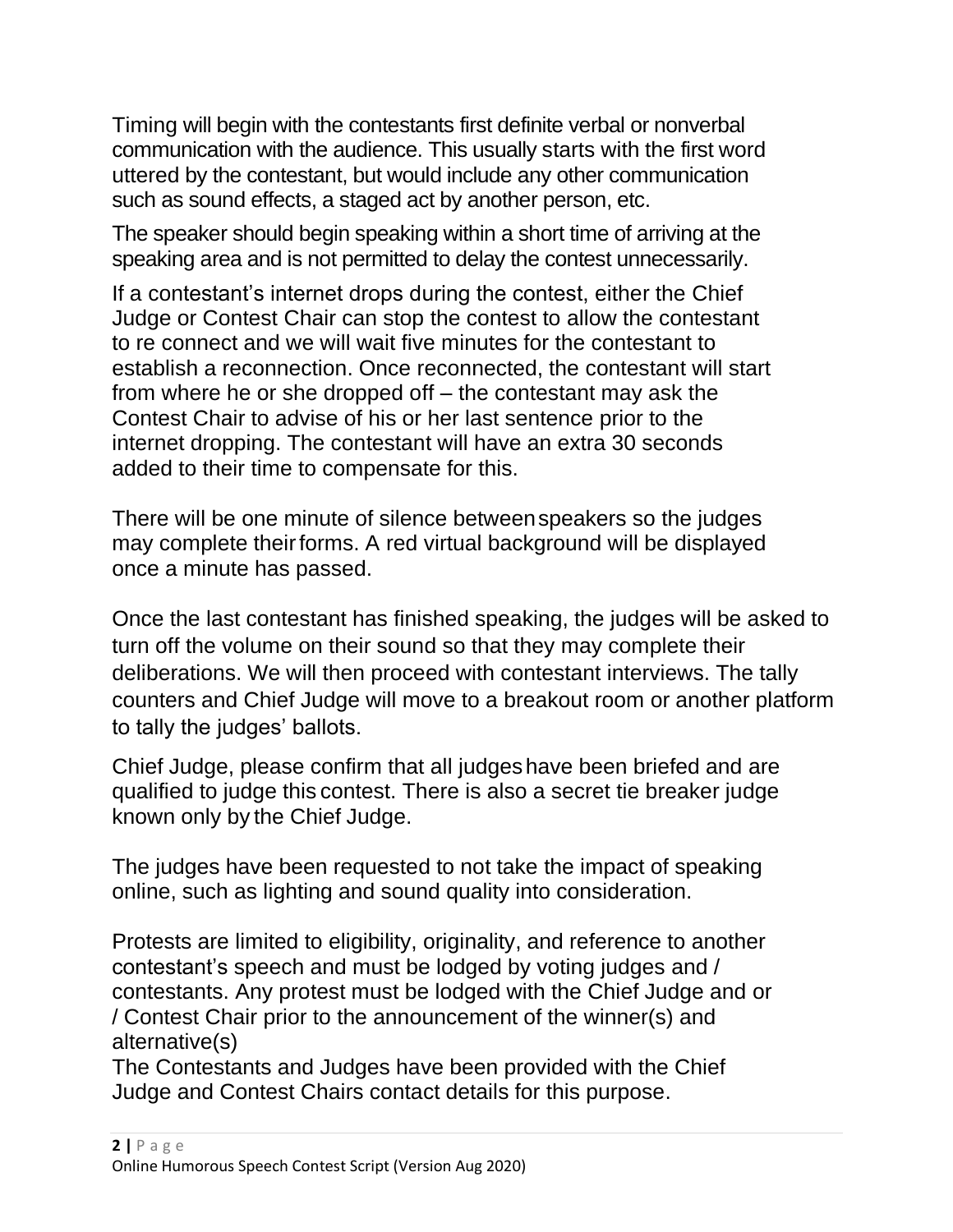Announcement of the contest winners is final unlessthe list of winners is announced incorrectly, in which case the Chief Judge, ballot counters, or timers are permitted to immediately interrupt to correct the error.

Other than the virtual background timer, Contest Chair and current Speaker, everyone else's microphones must remain muted.

The order of the contestants was randomly selected before the start of this meeting, and is as follows:

| <b>Contestant#</b> |
|--------------------|
| Contestant 1:      |
| Contestant 2:      |
| Contestant 3:      |
| Contestant 4:      |
| Contestant 5:      |
| Contestant 6:      |
| Contestant 7:      |
| Contestant 8:      |

We now have the pleasure of introducing our Warm-up Speaker

Warm-up Speaker's Name Speech Title Repeat Speech Title Repeat Warm-up Speaker's Name *Thank the Warm-up Speaker. Then introduce the Contestants*

*(We appreciate that not all Area or Divisions are having warm up speakers)*

*Before contestant starts, please confirm with contestant: "Please advise whether you are able to see the timekeeper (Time-keeper please make a sound so that the contestant is able to find you on the screen – in case the contestant is unable to pin you on the screen)"*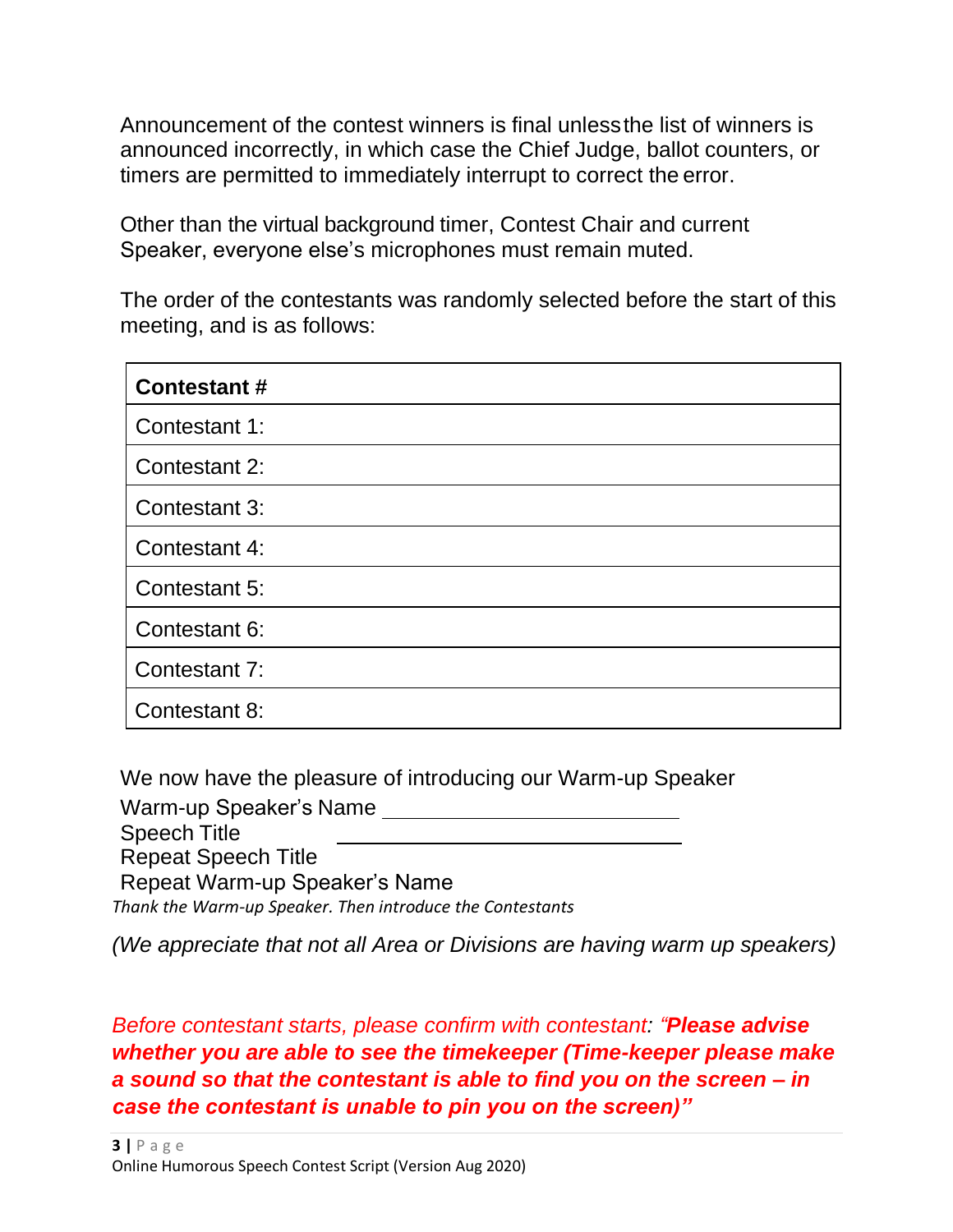## *(Check audio and video with the contestant prior to introduction.)*

*Introduce each contestant saying.*

I would now like to introduce

### *Contestant #, Name, Speech Title, Speech Title, and Contestants Name*

*Never say 'last' or 'final' contestant for the final speaker. Say the next contestant or Contestant Number.*

| <b>Contestant #</b> | <b>Speech Title</b> |
|---------------------|---------------------|
| Contestant 1:       |                     |
| Contestant 2:       |                     |
| Contestant 3:       |                     |
| Contestant 4:       |                     |
| Contestant 5:       |                     |
| Contestant 6:       |                     |
| Contestant 7:       |                     |
| Contestant 8:       |                     |

*(After each speech)*

May we please have one minute of silence for the judges to fill out their ballots

*(After one minute)* Thank you

*REPEAT SIMILARLY FOR ALL CONTESTANTS except after the last contestant where the timing for judges is different.*

### *(Once all contestants have spoken***)**

Judges please complete your ballot sheets and send your results to the Chief Judge and Tally Counter as instructed. Timer, please send your time record sheet to the Chief Judge. Please will the judges turn off their sound. (wait a short time to give the judges time to do this)